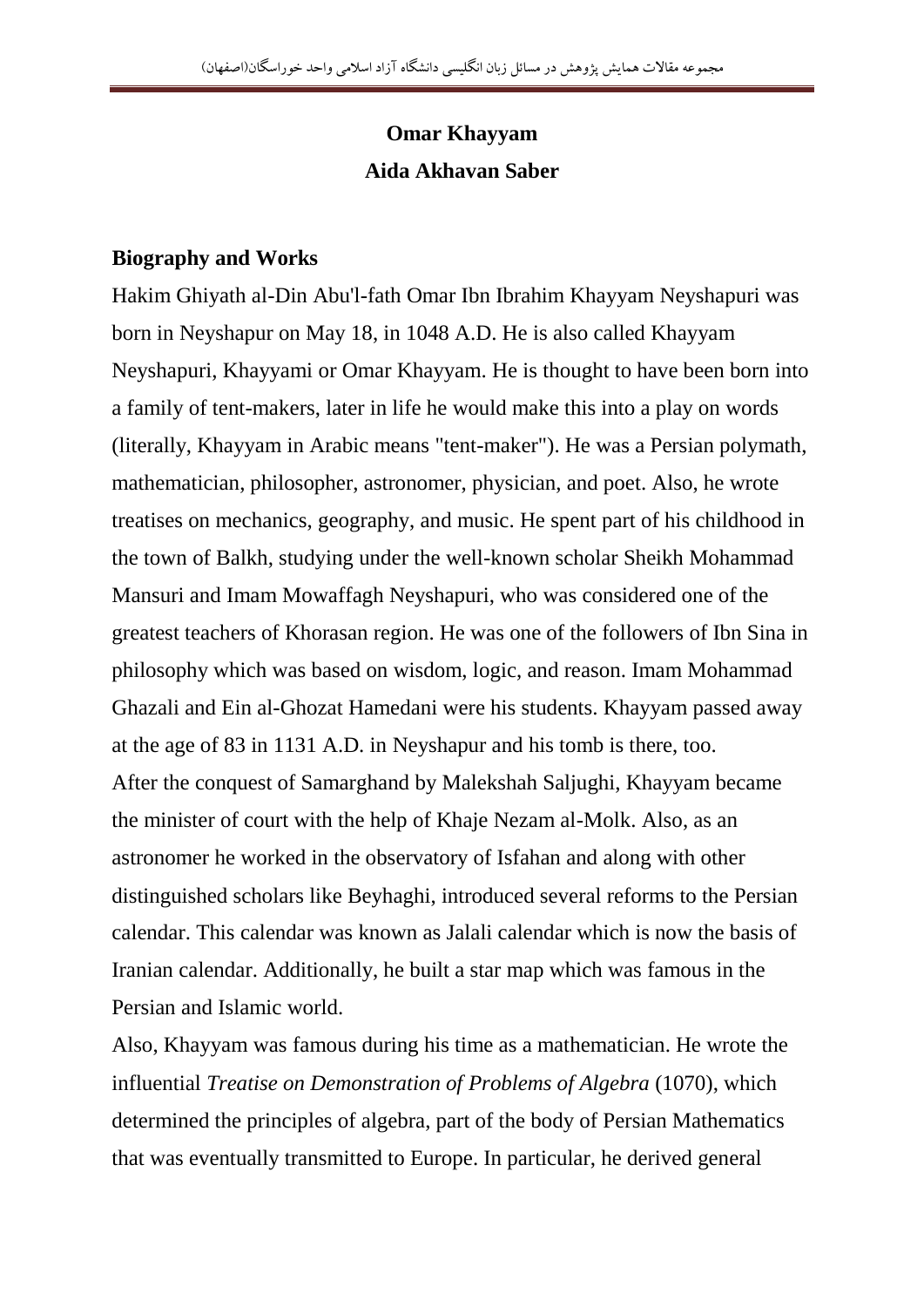methods for solving cubic equations and even some higher orders. In addition, he worked on non-Euclidian geometry which became the basis of Lobachevski and Einstein works on geometry.

Khayyam's poetic work has eclipsed his fame as a mathematician and scientist. He is believed to have written about a thousand four-line verses or quatrains (Rubaies).

Some experts have classified Khayyam rubai's themes as followings:

1. Mystery of Creation << از امدنم نبود گردون را سود/ وز رفتن من جاه و جلالش نفزود/ وز هیچ کسی نیز دو گوشّم  $\ll$  نشنو د/ کاین امدن و رفتنم از بهر چه بود  $\ll$ 2. Destiny بر لوح نشان بودنیها بوده است/ پیوسته قلم ز نیک و بد فرسوده است/ در روز ازل هر انچه << تایست تداد/ غم خور دن و کوشیدن ما تیپو ده است  $\lt\ll$ 3. Passage of Life  $>$  یکچند به کودکی به استاد شدیم/ یکچند ز استادی خود شاد شدیم/ پایان سخن شنو که مار ا چه رسید/ از خاک بر امدیم و بر باد شدیم $>$ 4. Vanity << بنگر ز جهان چه رخت بر بستم هیچ/ وز حاصل عمر چیست در دستم هیچ/ شمع طربم ولی چو  $<<$  بنشستم هيچ/ من جام جمم ولی چو بشکستم هيچ  $\ltimes$ 5. Carpe Diem / Seize the Day <<< این قافله ی عمر عجب می گذر د/ در یاب دمی که با طر ب می گذر د/ ساقی غم فر دای حر یفان چه  $\ll$ خُوری/ پیش ار پیاله را که شب می گذر د Among all quatrains that are believed to be composed by Khayyam, there are

many quatrains that do not belong to him. As Sadegh Hedayat mentioned that even if a person lived for one hundred years and every single day he changed his ideas and believes twice, he would not write such a varied thoughts and ideas. So, it is obvious that the whole collection is full of paradox. It might be caused by some factors: The first one is that probably what his followers had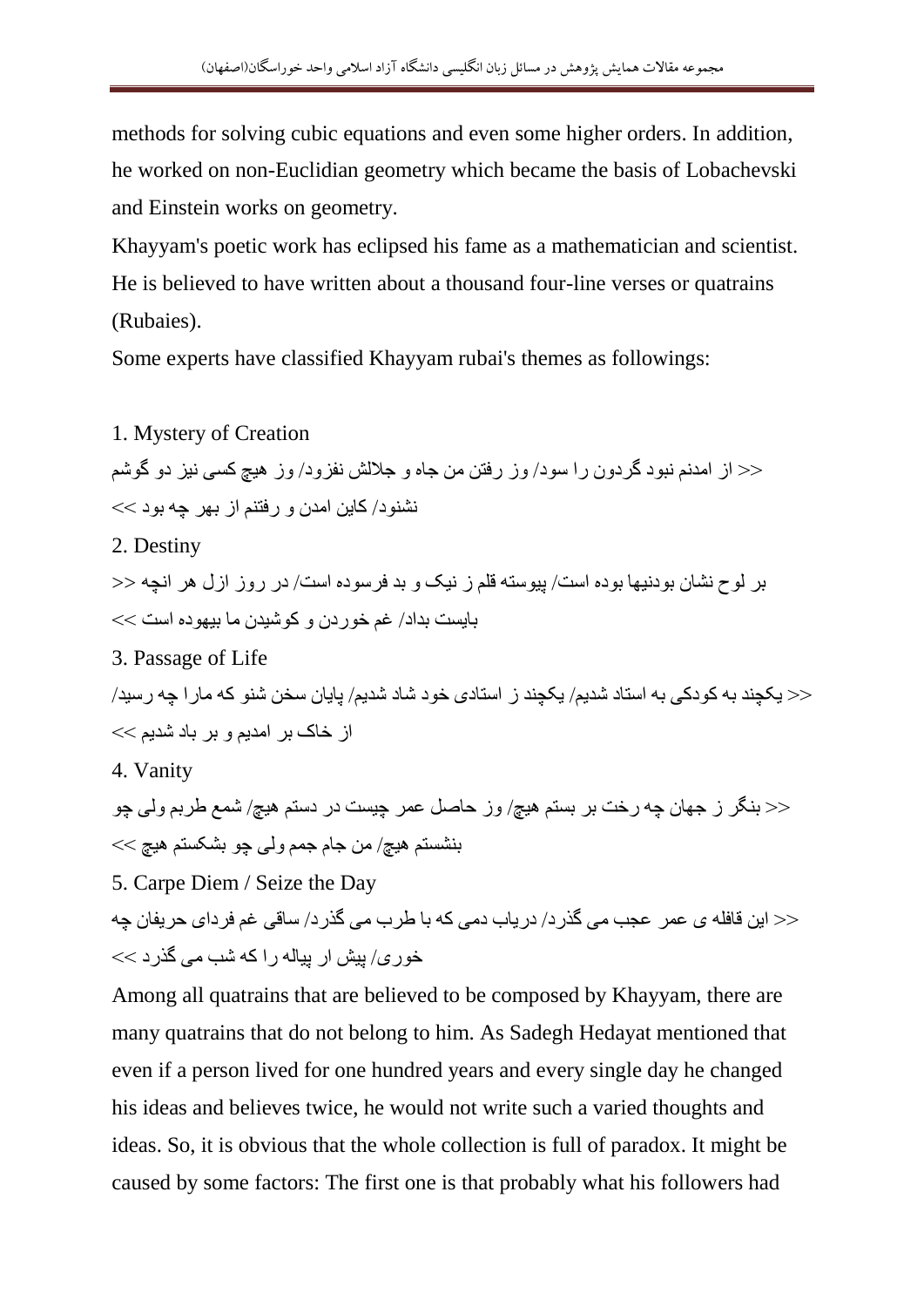written based on his style combined with Khayyam's quatrains. The second reason, according to Sadegh Hedayat, is that whoever became drunk and composed a quatrain, because of fear, related it to Khayyam. And the last one is that maybe writers who wrote his quatrains made some mistakes in rewriting his poems.

Thus, some well-known writers and scholars as Sadegh Hedayat in *Songs of Khayyam*, Ahmad Shamloo in *Songs*, Mohammad Ali Forooghi, Saeed Nafisi, Jalal al-Din Homaee, Ali Dashti, Karim Emami, Mojtaba Minavi, and many others have corrected the collection. Also, Professor Arthur Christensen has said that among 1213 quatrains which exist in British, French, and German libraries, only 121 of them belong to Khayyam.

## **The Translation of Rubaiyat**

Edward Fitzgerald, born in 1809, was from a wealthy family. Fitzgerald was not a successful writer and translator. Fitzgerald's knowledge of the Persian language was extremely deficient. According to Farahzad (2006), his resources for the Persian language contained Sir William Jones's Grammar of the Persian Language and a Dictionary of Persian, Arabic, and English, the Persian texts Cowell sent him to practice Persian, and Cowell's letters to him which provided answers to his questions about Persian.

Fitzgerald started to translate the Rubaiyat with such narrow knowledge and resources. Thus, it is not unexpected that he was not aware of the Persian poetry tradition which used to be not only a literary genre, but also the major means of manifestation for Persians to express their life experiences, their world views, their sufferings, their physical and spiritual love, their mythology, their history, their wars, their philosophy, their religion, and their Sufi doctrines. Furthermore, he did not pay attention to the point that Persian poetry traditionally was used as a main means of teachings through Sufi symbolism. Fitzgerald's interpretation of Rubaiyat was Epicurean which was mentioned in his introduction, and did not leave any chance for any Sufi interpretation of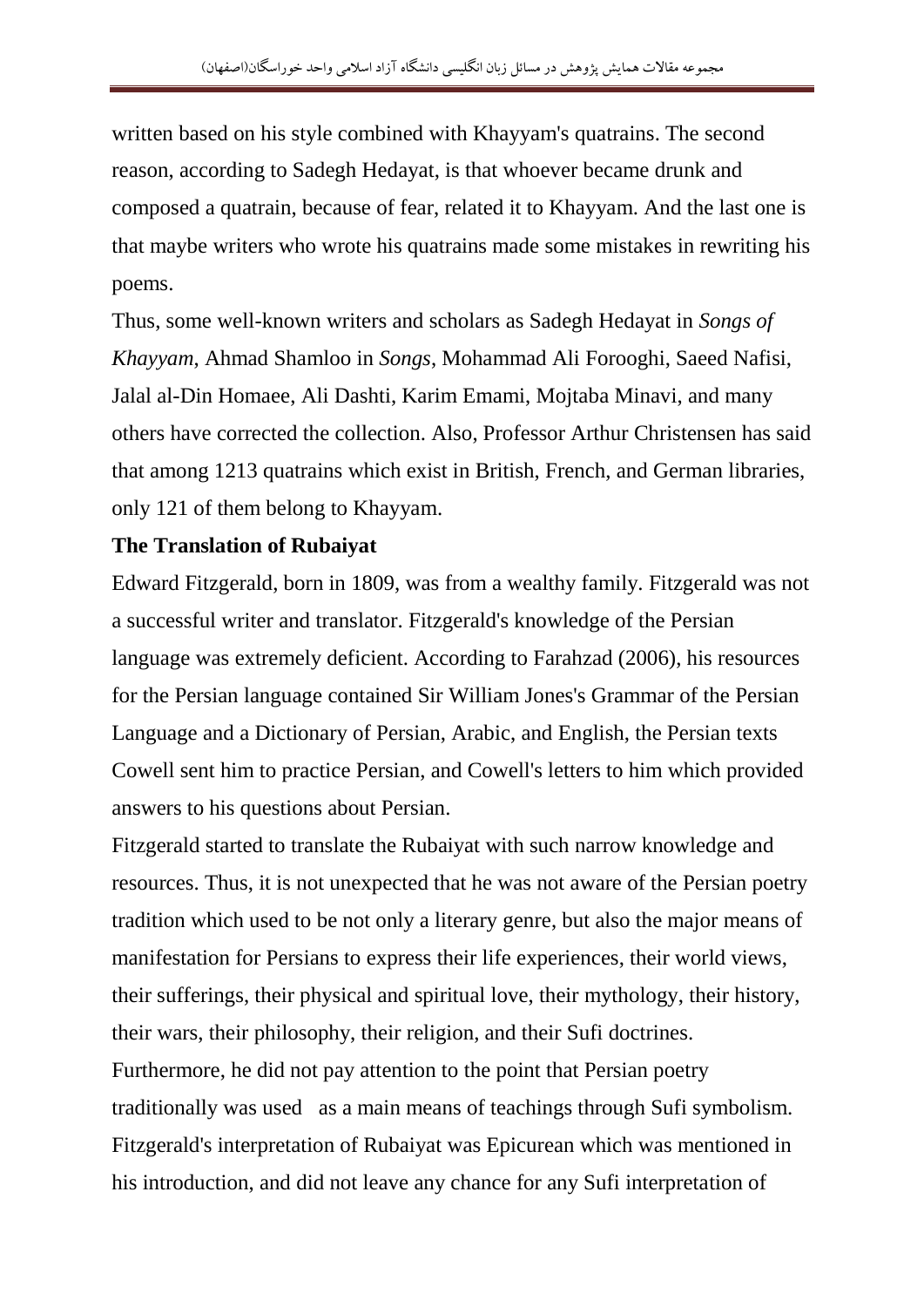them; so that, his translation adjusted to the Western thought scope, and as a result he became extremely well known.

Fitzgerald used some strategies in translation of Rubaiyat, as Wright (1901) has summarized:

*"It must be admitted that Fitzgerald took great liberties with the original in his version of Omar Khayyam."* 

As Farahzad (2006) has mentioned, Fitzgerald is said to have dealt with the Rubaiyat "as though he had the license of absolute authorship, changing, transposing, and manipulating the substance of the Persian quatrains."

According to Farahzad (2006), his strategies are as followings:

1. Selection

Based on some factors as translatability and fitness to the Epicurean interpretation, Fitzgerald selected some quatrains.

2. Omission

Again based on the same factors he omitted some quatrains.

3. Reduction

He did not translate the whole quatrain in some cases. For example, he translated only one or two lines and the rest was his own composition.

4. Addition

Fitzgerald added some parts to Rubaiyat as it can be said that they are not translation, but original composition.

5. Acculturation

In some cases he chose words as a result of ideological shift. For instance, Jamshid changed to Cesar or Sultan and some religious references have been omitted.

6. Alternation of Images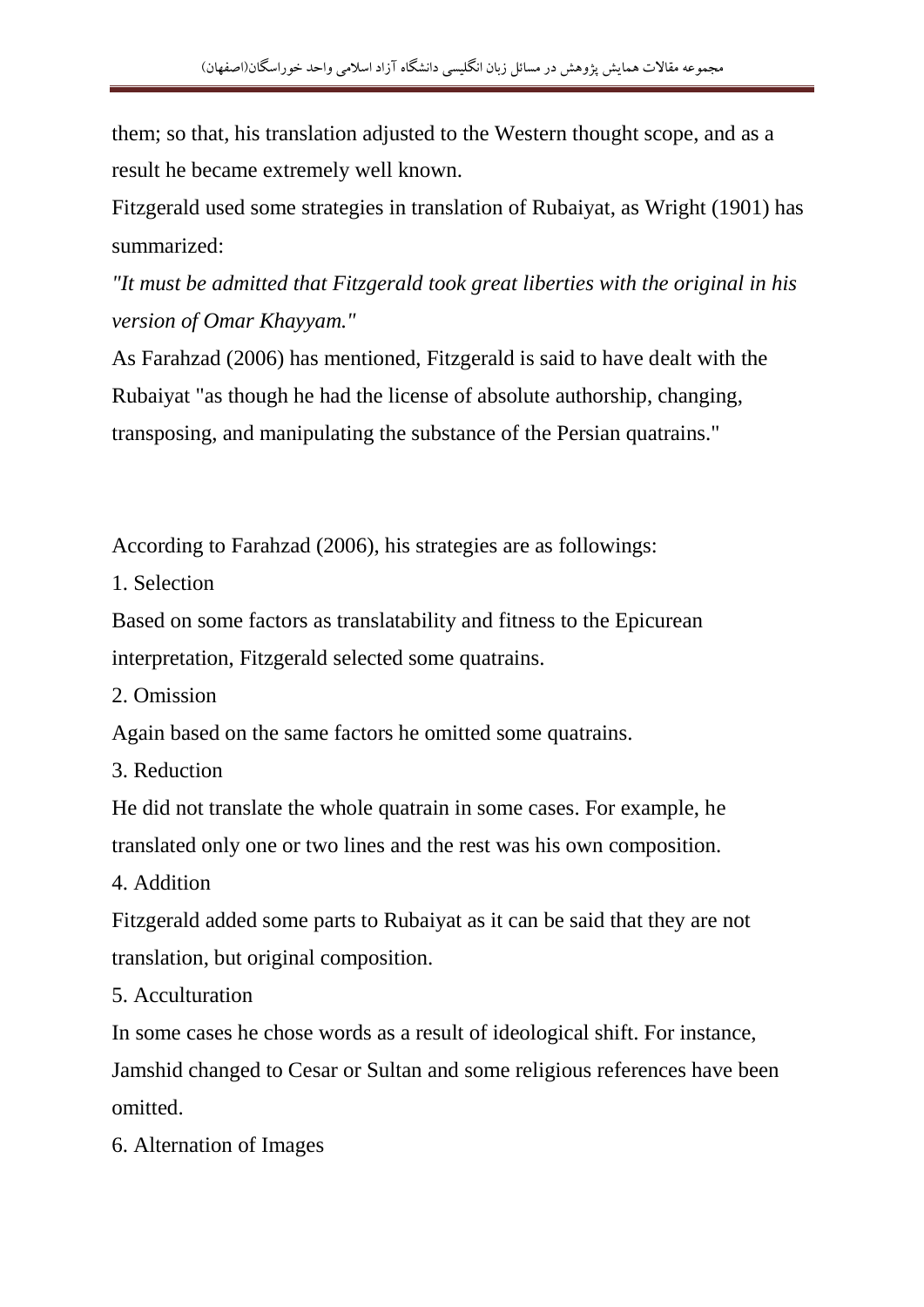Sometimes he changed the images and as a result produced completely different connotations or meanings.

7. Subjectivity

At the end of some quatrains Khayyam had mentioned his own name, but Fitzgerald omitted the name and addressed readers instead.

8. Reordering

Khayyam's Rubaiyat had been arranged based on alphabetical order, but Fitzgerald changed that order in this way: First, the poet enters a garden at dawn, conscious and alert, sunk into contemplation, then he starts to drink wine during the day and becomes drunk and starts to write his poetry in praise of life and finally mourns at man's short life at night. Of course, it is not true. According to one of British Orientalist, Satan, Fitzgerald's purpose, from the beginning, was not translation, but only a composition based on Eastern style which was very common among British poets of  $19<sup>th</sup>$  century. As a matter of fact, what Fitzgerald did, was grasping the essence of Khayyam's poems and composed new ones which were in the taste of people of that time who were not, because of the dominance of church, dare enough to talk about their own ideas and believes freely. This matter made Fitzgerald's translation of Khayyam's Rubaiyat very famous which; as a result, led to the translation of the Rubaiyat to other languages, such as Arabic, Russian, French, German, Spanish, Armenian, and many other languages which mostly used Fitzgerald's translation as their source text. Thus, his Epicurean image of Khayyam soon spread globally.

## **References**

Farahzad, F. (2006). Strategies of appropriation: Khayyam and Rumi. *Translation studies,* 34, 45-50. Hedayat, S. (1996). *Songs of Khayyam.*